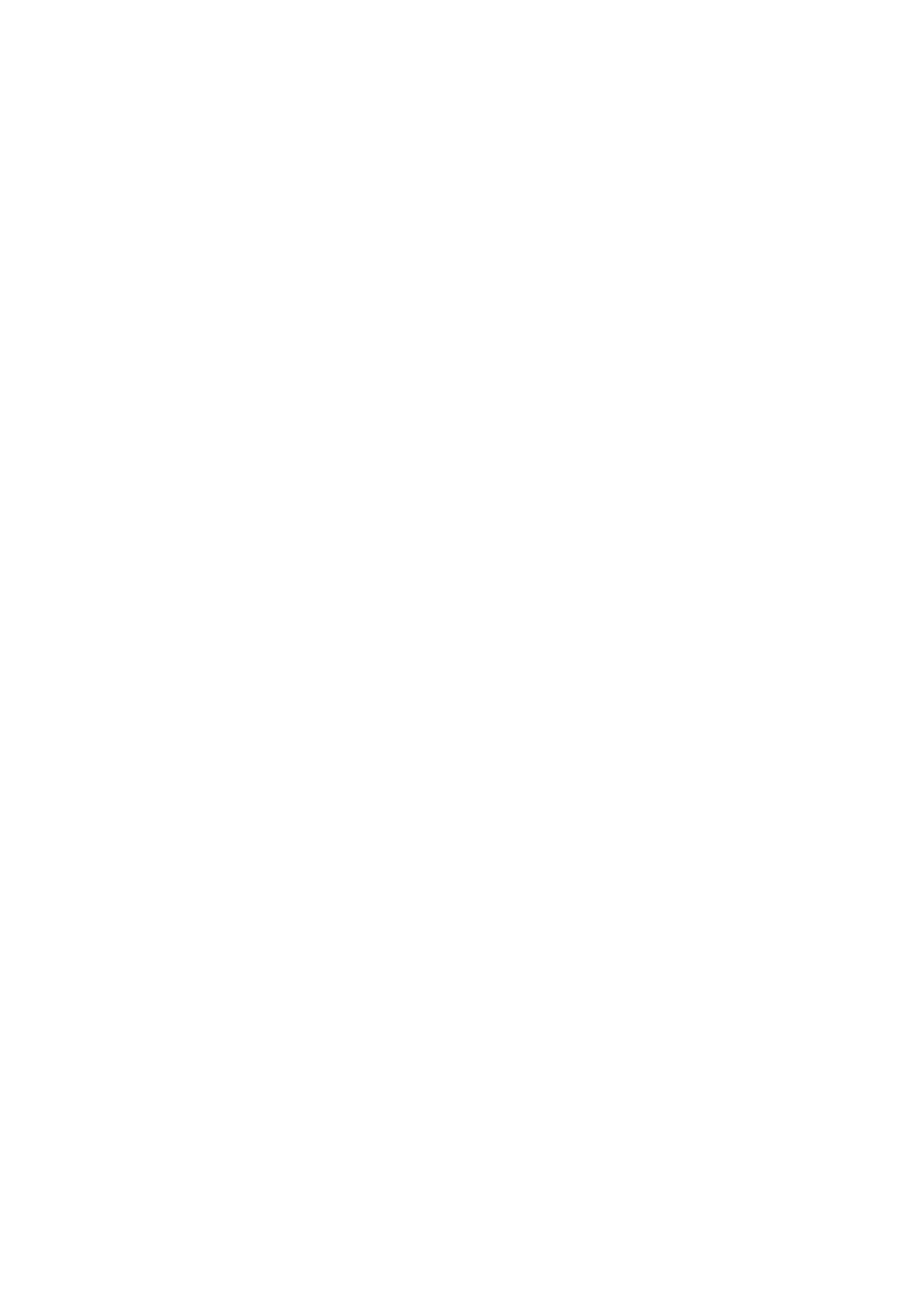# **TABLE OF CONTENTS 10 NOVEMBER 2016**

|    | <b>Business</b><br>Page No.                           |   |
|----|-------------------------------------------------------|---|
|    |                                                       |   |
| 1. | <b>Meeting Conduct</b>                                | 5 |
|    | 1.1 Chief Executive's Welcome                         | 5 |
|    | 1.2 Apologies                                         | 5 |
|    | 1.3 Address by the Mayor                              | 5 |
|    | 1.4 Declaration of Tawa Community Board Members Elect | 5 |
|    | 1.5 General Explanation by the Chief Executive        | 5 |
| 2. | <b>Reports</b>                                        | 6 |
|    | <b>Election of Chair and Deputy Chair</b><br>2.1      | 6 |
|    | <b>Setting of the First Ordinary Meeting</b><br>2.2   |   |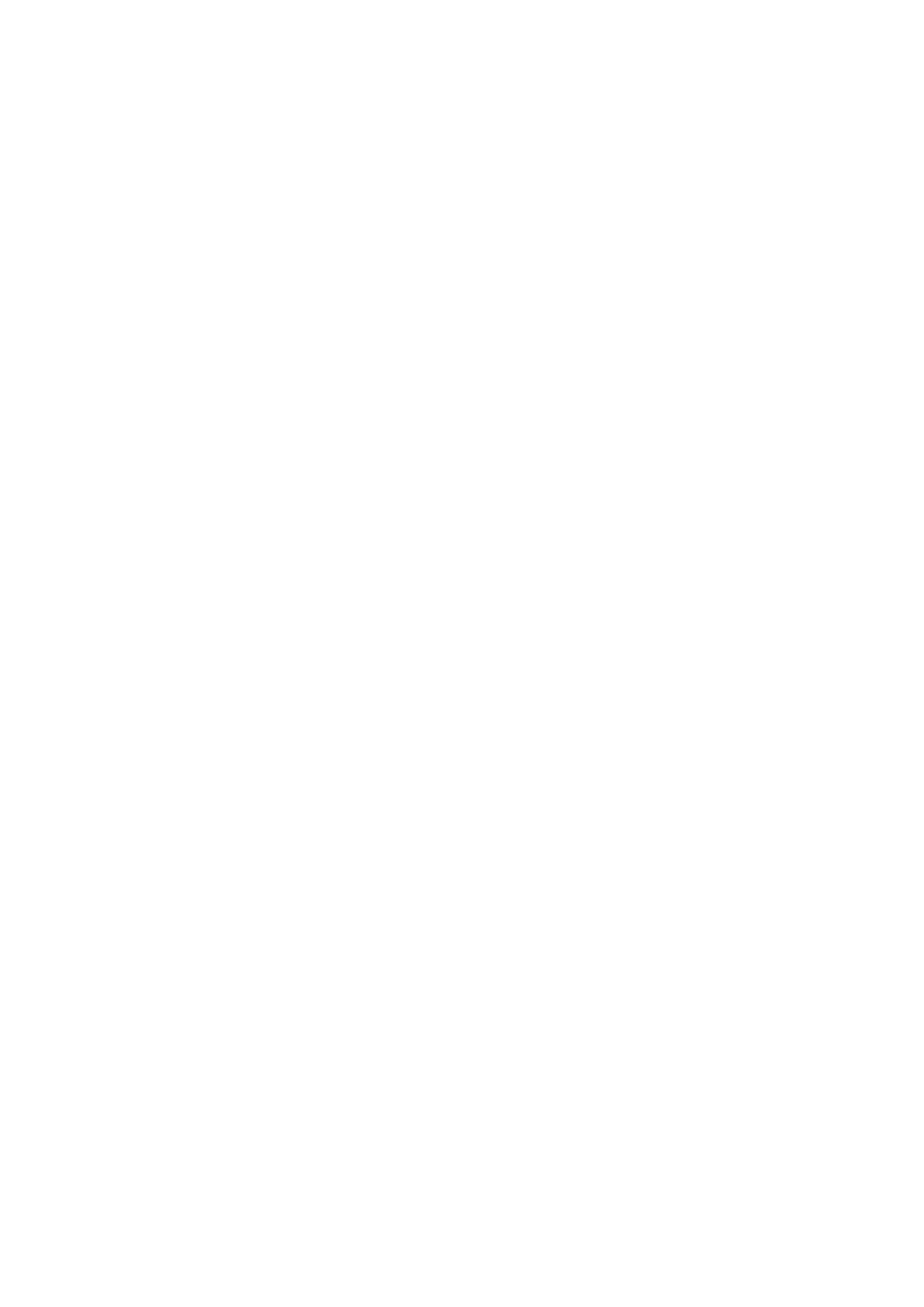# <span id="page-4-0"></span>**1 Meeting Conduct**

### <span id="page-4-1"></span>**1. 1 Chief Executive's Welcome**

On behalf of the Chief Executive, Kane Patena, Director of Governance and Assurance, opened the meeting and welcomed those present.

The "Fourtissbros" barbershop quartet group from Tawa College were thanked for their performance for this Tawa Community Board meeting.

## <span id="page-4-2"></span>**1. 2 Apologies**

There were no apologies.

### <span id="page-4-3"></span>**1. 3 Address by the Mayor**

The Mayor addressed the Tawa Community Board members and congratulated the members on their successful election to the Tawa Community Board.

### <span id="page-4-5"></span>**1. 4 Declaration by Tawa Community Board Members Elect**

The Mayor invited the Tawa Community Board members to come forward to make their declarations in the following order:

#### **1.4.1 Declaration by Jillian Marie Day**

**1.4.2 Declaration by Graeme Mark Hansen**

- **1.4.3 Declaration by Richard John Herbert**
- **1.4.4 Declaration by Margaret Ruth Lucas**
- **1.4.5 Declaration by Jack William Marshall**
- **1.4.6 Declaration by Robyn Louise Parkinson**
- **1.4.7 Declaration by Malcolm Lloyd Sparrow**

I, [NAME], declare that I will faithfully and impartially, and according to the best of my skill and judgment, execute and perform, in the best interests of the Tawa Community, the powers, authorities, and duties vested in, or imposed upon, me as a member of the Tawa Community Board of the Wellington City Council by virtue of the Local Government Act 2002, the Local Government Official Information and Meetings Act 1987, or any other Act.

Ko au a [NAME]. Ko taku kupu tēnei. Ka tutuki i ahau, ki tāku e pono nei, ngā kawenga katoa hei painga mō te hapori o Tawa, i runga i te mana kua riro mai i ahau, hei mema o Te Poari Hapori o Tawa, o te Kaunihera o Pōneke, i raro i te Ture Kāwanatanga ā-Rohe, rua mano mā rua, te Ture Pārongo, Huinga Ōkawa Kāwanatanga ā-Rohe, kotahi mano, iwa rau, waru tekau mā whitu, me ētahi atu ture rānei."

#### <span id="page-4-4"></span>**1. 5 General Explanation by the Chief Executive**

On behalf of the Chief Executive, Kane Patena, Director of Governance and Assurance, provided a general explanation to the Tawa Community Board members about their legal responsibilities under various pieces of legislation.

The Local Government Official Information and Meetings Act 1987:

This Act governs the availability of information and is based on the principle that information should be made publicly available, unless one or more specific withholding grounds apply.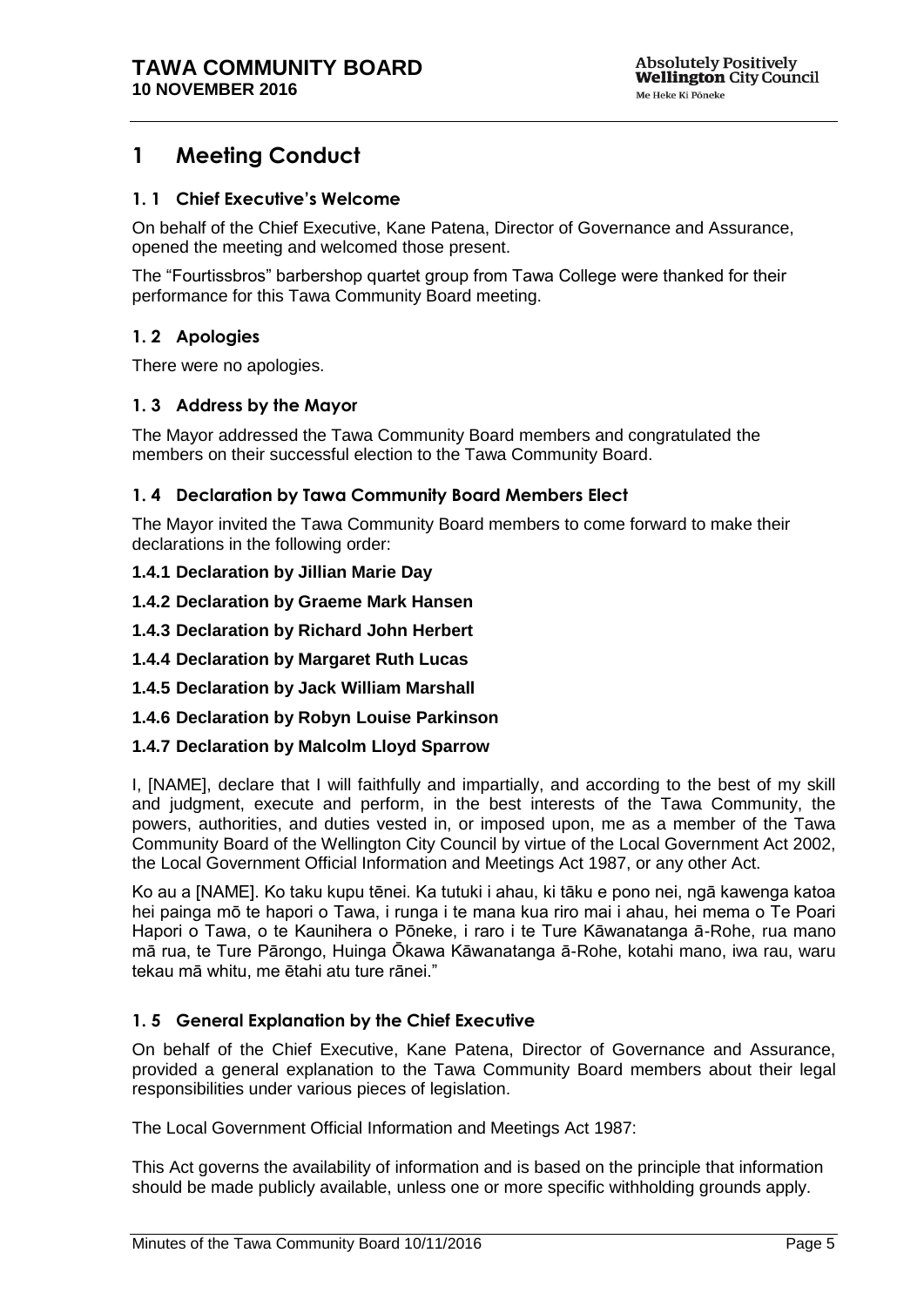Matters relating to requests and release of information are administered by officers of the Council.

This Act also sets meeting procedures and requirements. These include:

- the requirement to give public notice of meetings;
- the public availability of the agenda and supporting papers for meetings of the Council, and its committees and subcommittees;
- the circumstances when the Council may resolve to exclude the public from meetings, and the procedure that must be followed in such circumstances; and,
- the responsibility of the Chair to maintain order at meetings.

There are certain other legislative provisions which affect elected members and which they must be aware of. These other laws are:

- i) Local Authorities (Members' Interests) Act 1968
- ii) Crimes Act 1961
- iii) Secret Commissions Act 1910
- iv) Health and Safety at Work Act 2015
- v) Financial Markets Conduct Act 2013

## <span id="page-5-0"></span>**2. Reports**

## <span id="page-5-1"></span>**2.1 Election of Chair and Deputy Chair**

Mayor Lester assumed the role of Chair for this agenda item for the election of a Chair and Deputy Chair.

**Moved Richard Herbert, seconded Margaret Lucas**, the following motion:

## **Resolved**

That the Tawa Community Board:

- 1. Receive the information.
- 2. Agree to nominate and appoint a member of the Tawa Community Board as Chair for the 2016-2019 triennium.
- 3. Agree to nominate and appoint a member of the Tawa Community Board as Deputy Chair for the 2016-2019 triennium.

**Carried**

The Mayor called for nominations of the Chair.

#### **Moved Margaret Lucas, seconded Jill Day**, the following motion:

That the Tawa Community Board:

2. Agree to nominate and appoint **Richard Herbert** as Chair of the Tawa Community Board for the 2016-2019 triennium.